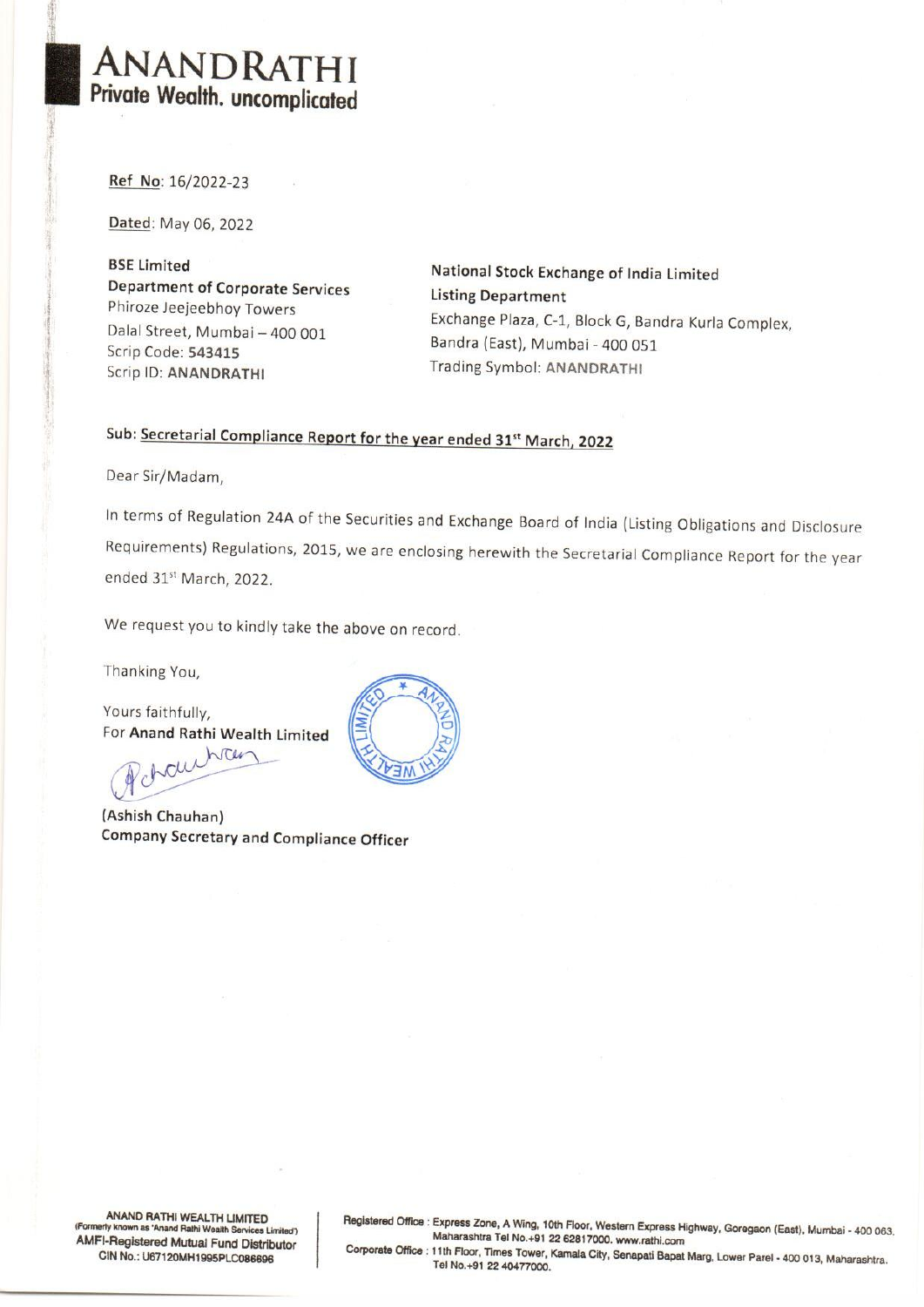Dharmesh Bohra & Associates Company Secretaries

# SECRETARIAL COMPLIANCE REPORT OF ANAND RATHI WEALTH LIMITED FOR THE YEAR ENDED 31<sup>st</sup> MARCH, 2022

#### To,

#### Anand Rathi Wealth Limited,

Express Zone, A Wing, 10th Floor, Western Express Highway, Goregaon (E), Mumbai — 400 063

We have examined:

- a) all the documents and records made available to us and explanation provided by Anand Rathi Wealth Limited ("the listed entity"),
- b) the filings/ submissions made by the listed entity to the Stock Exchanges,
- c) website of the listed entity i.e., https://rathi.com/Wealth/
- $\mathbf{u}$ any other document/ filing, as may be relevant, which has been relied upon to make this certification,

for the year ended 31st March, 2022 ('Review Period'') in respect of Compliance with the provisions of:

- a) the Securities and Exchange Board of India Act, 1992 ("SEBI Act") and theRegulations, circulars, guidelines issued thereunder; and
- b) the Securities Contracts (Regulation) Act, 1956 ("SCRA"), rules made thereunder and the Regulations, circulars, guidelines issued thereunder by the Securities and Exchange Board Regulations, circulars, guidelines issued thereunder by the Securities and Exchange Board of India ("SEBI");

The specific Regulations, whose provisions and the circulars/ guidelines issued thereunder, have been examined, include: -

- (a) Securities and Exchange Board of India (Listing Obligations and Disclosure Requirements) Regulations, 2015;
- (b) Securities and Exchange Board of India(Issue of Capital and Disclosure Requirements) Regulations, 2018;
- $(c)$ Securities and Exchange Board of India (Substantial Acquisition of Shares and Takeovers} Regulations, 2011;
- (d) Securities and Exchange Board of India (Buyback of Securities) Regulations, 2018 (Not applicable to the listed entity during the Review Period);
- (e) Securities and Exchange Board of India (Share Based Employee Benefits) Regulations 2014;

Harsh Villa, Plot No. 157, RSC Road No. 50, Gorai 2, Borivali (West), Mumbai - 400 092

MUMBAI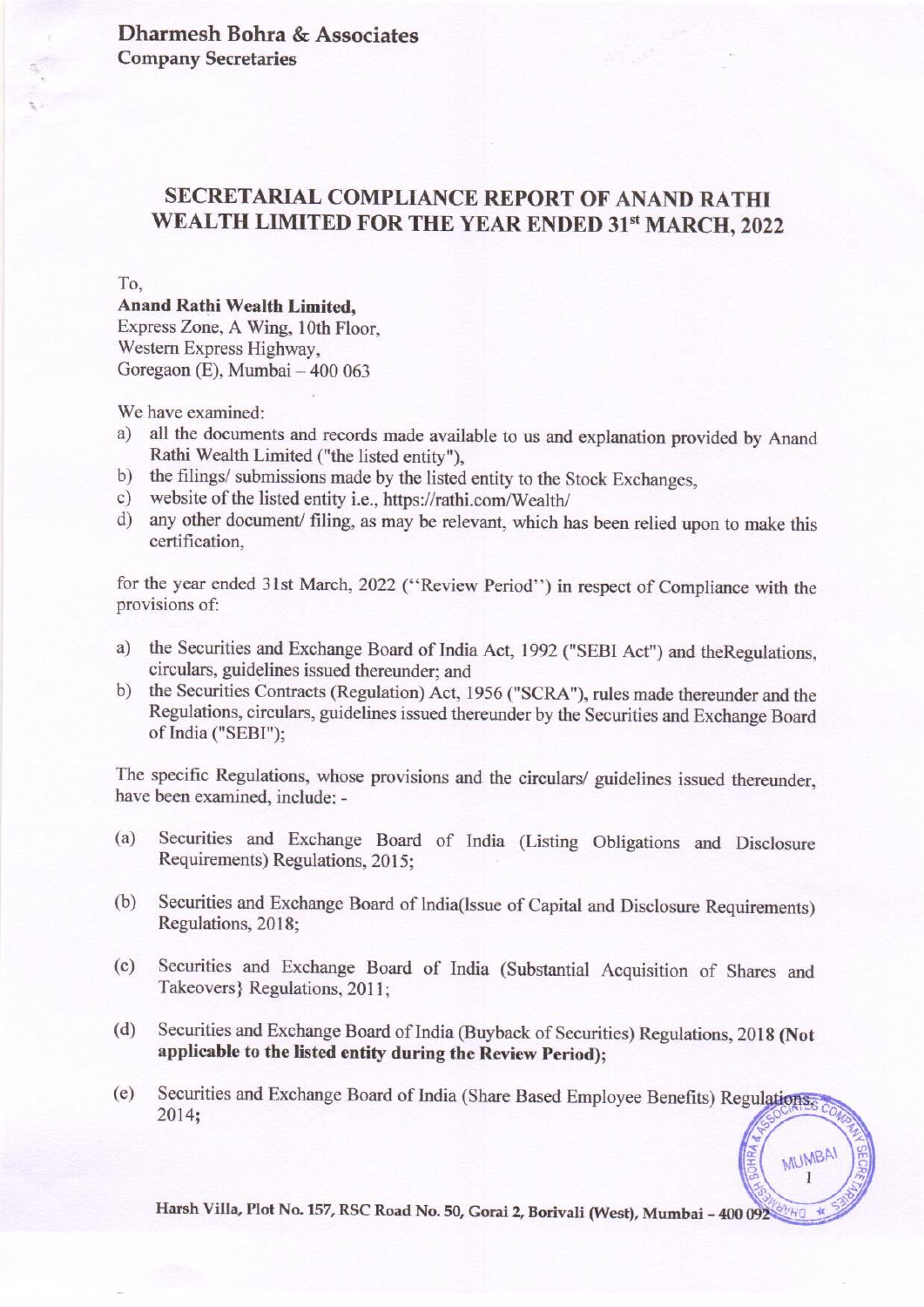#### Dharmesh Bohra & Associates Company Secretaries

- (f) Securities and Exchange Board of India (Issue and Listing of Debt Securities) Regulations, 2008; (Not Applicable to the listed entity during the Review Period)
- (g) Securities and Exchange Board of India (Issue and Listing of Non-Convertible and Redeemable Preference Shares) Regulations, 2013 (Not Applicable to the listed entity during the Review Period); mesh Bohra & Associates<br>any Secretaries<br>any Secretaries<br>decurities and Exchange Board of India<br>degulations, 2008; (Not Applicable to the l<br>decurities and Exchange Board of India (P<br>decurities and Exchange Board of India (P
- (h) Securities and Exchange Board of India (Prohibition of Insider Trading) Regulations, 2015;
- (i) The Securities and Exchange Board of India (Delisting of Equity Shares) Regulations, 2009 (Not Applicable to the listed entity during the Review Period); and
- (j) \_ the Securities and Exchange Board of India (Depositories and Participant) Regulations, 2018 (Not Applicable to the listed entity during the Review Period);

and circulars/ guidelines issued thereunder;

Based on the above examination, we hereby report that, during the review period:

(a) The listed entity has complied with the provisions of the above Regulations and circulars/ guidelines issued thereunder, except in respect of matters specified below:

|            | MITA OCCTCIMITCO                                                                                      |                         |                                                                                   |                                                                                                                                                                                                                                                                                                                                                                                                                                                           |
|------------|-------------------------------------------------------------------------------------------------------|-------------------------|-----------------------------------------------------------------------------------|-----------------------------------------------------------------------------------------------------------------------------------------------------------------------------------------------------------------------------------------------------------------------------------------------------------------------------------------------------------------------------------------------------------------------------------------------------------|
|            |                                                                                                       |                         | Regulations, 2008; (Not Applicable to the listed entity during the Review Period) | Securities and Exchange Board of India (Issue and Listing of Debt Securities)                                                                                                                                                                                                                                                                                                                                                                             |
|            | luring the Review Period);                                                                            |                         |                                                                                   | Securities and Exchange Board of India (Issue and Listing of Non-Convertible and<br>Redeemable Preference Shares) Regulations, 2013 (Not Applicable to the listed entity                                                                                                                                                                                                                                                                                  |
| 2015;      |                                                                                                       |                         |                                                                                   | Securities and Exchange Board of India (Prohibition of Insider Trading) Regulations,                                                                                                                                                                                                                                                                                                                                                                      |
|            |                                                                                                       |                         | 009 (Not Applicable to the listed entity during the Review Period); and           | The Securities and Exchange Board of India (Delisting of Equity Shares) Regulations,                                                                                                                                                                                                                                                                                                                                                                      |
|            |                                                                                                       |                         | 2018 (Not Applicable to the listed entity during the Review Period);              | he Securities and Exchange Board of India (Depositories and Participant) Regulations,                                                                                                                                                                                                                                                                                                                                                                     |
|            | culars/ guidelines issued thereunder;                                                                 |                         |                                                                                   |                                                                                                                                                                                                                                                                                                                                                                                                                                                           |
|            |                                                                                                       |                         | on the above examination, we hereby report that, during the review period:        |                                                                                                                                                                                                                                                                                                                                                                                                                                                           |
|            |                                                                                                       |                         | quidelines issued thereunder, except in respect of matters specified below:       | The listed entity has complied with the provisions of the above Regulations and circulars/                                                                                                                                                                                                                                                                                                                                                                |
| Sr.<br>No. | <b>Compliance Requirement</b><br>(Regulations/ circulars/<br>guidelines including specific<br>clause) |                         | Deviations                                                                        | Observations/Remarks<br>of the Practising<br>Company Secretary                                                                                                                                                                                                                                                                                                                                                                                            |
|            |                                                                                                       |                         | <b>NIL</b>                                                                        |                                                                                                                                                                                                                                                                                                                                                                                                                                                           |
|            | xamination of those records.                                                                          |                         | foresaid Acts/ Regulations and circulars/ guidelines issued thereunder:           | The listed entity has maintained proper records under the provisions of the above<br>Regulations and circulars/ guidelines issued thereunder insofar as it appears from our<br>The following are the details of actions taken against the listed entity/ its promoters/<br>lirector's/ material subsidiaries either by SEBI or by Stock Exchanges (including under<br>he Standard Operating Procedures issued by SEBI through various circulars) underthe |
| Sr.<br>No. | <b>Action</b> taken<br>by                                                                             | Details of<br>violation | Details of action<br>taken E.g. fines,<br>warning letter,<br>debarment etc.       | Observations/remarks<br>of the Practicing<br>Company Secretary,<br>if any                                                                                                                                                                                                                                                                                                                                                                                 |

- (b) The listed entity has maintained proper records under the provisions of the above Regulations and circulars/ guidelines issued thereunder insofar as it appears from our examination of those records.
- (c) The following are the details of actions taken against the listed entity/ its promoters/<br>director's/ material subsidiaries either by SEBI or by Stock Exchanges (including under<br>the Standard Operating Procedures issued aforesaid Acts/ Regulations and circulars/ guidelines issued thereunder:

| Sr.<br>No. | Action taken<br>bv | Details of<br>violation | Details of action<br>taken E.g. fines,<br>warning letter,<br>debarment etc. | Observations/remarks<br>of the Practicing<br>Company Secretary,<br>if any |
|------------|--------------------|-------------------------|-----------------------------------------------------------------------------|---------------------------------------------------------------------------|
|            |                    |                         | NIL                                                                         |                                                                           |

MUMBAI 100 092

Harsh Villa, Plot No. 157, RSC Road No. 50, Gorai 2, Borivali (West), Mumbai - 400 092